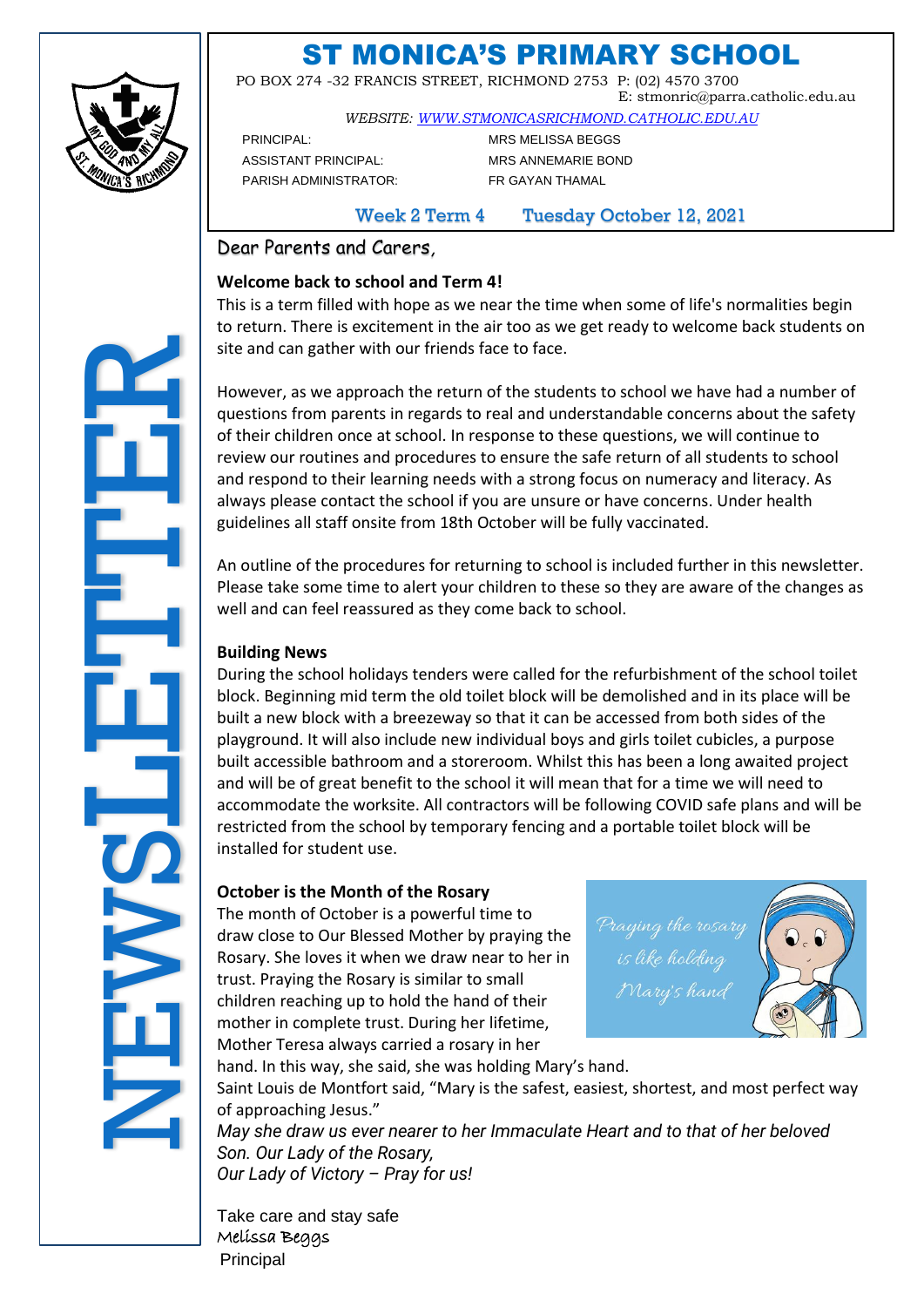| 0000 | 00 <sup>1</sup><br>$\bullet$<br>ä. |
|------|------------------------------------|
| G    | <b>TO YOU!</b>                     |

| Happy Birthday to the children who celebrated last<br>week and will be celebrating over the next 2 weeks |                    |  |  |  |  |
|----------------------------------------------------------------------------------------------------------|--------------------|--|--|--|--|
| Jude $B-KW$                                                                                              | $Felicity R - S2B$ |  |  |  |  |
| $Rose H-S1G$                                                                                             | Archer $H - S1G$   |  |  |  |  |
| Sophier M - KB                                                                                           | Gatleen $K-S1W$    |  |  |  |  |
| $Brodie R - KB$                                                                                          | Zoe $L$ – $S2B$    |  |  |  |  |
| $Emily M - S2B$                                                                                          | Tahlia N - S1B     |  |  |  |  |

# *Return to School and Safety Procedures*

### **Morning Drop Off**

Our morning drop off will continue through the Francis Street gate. Parents are not permitted onsite, and we ask that you do not wait at the gate as your child enters to avoid a crowd building. Children will be asked to sanitise their hands as they enter school. (School supplied)

### **Learning Spaces**

To ensure that we have adequate ventilation doors and windows will be open and fans will be turned on each day. The school will be monitoring the air quality and students are asked to ensure that they bring a jumper as it may be cooler inside the rooms.

### **Mask Wearing**

Mask wearing is strongly advised for all students. A school mask has been purchased for each child to wear during the day however these are not compulsory.

Masks can be removed whilst students are sitting to eat and playing outdoors. Masks are mandatory for all staff.

### **Recess / Lunch Breaks**

Students will be remaining in their stage groups when they go out to play. Each cohort will have their own play space which will be rostered throughout the week so that everyone has use of the different play areas. Sip and crunch will continue as usual. The canteen will remain closed until further notice and the bubblers will be closed. Please ensure your child brings a refillable water bottle each day to school.

### **After school Pick Up**

Pick up for students will occur from the gates in the junior playground and the gates beside the play equipment in Bourke St. (The regular Bourke Street entrance will be out of use due to the toilet refurbishment - see information further in our newsletter) These will be in family groups and will be allocated by alphabet and signposted on the gates. (Gate allocation will be sent home on Friday) The pickup time for students will be at 3pm to allow slightly more time and to aid congestion with buses etc.

Children catching the bus or going to after school care will leave via the Francis St gate as per usual.

### **Parents on site**

Until further notice for the health and safety of the students current health guidelines state parents are currently not allowed onsite. We are hopeful that this will be eased as we move into Term 4.

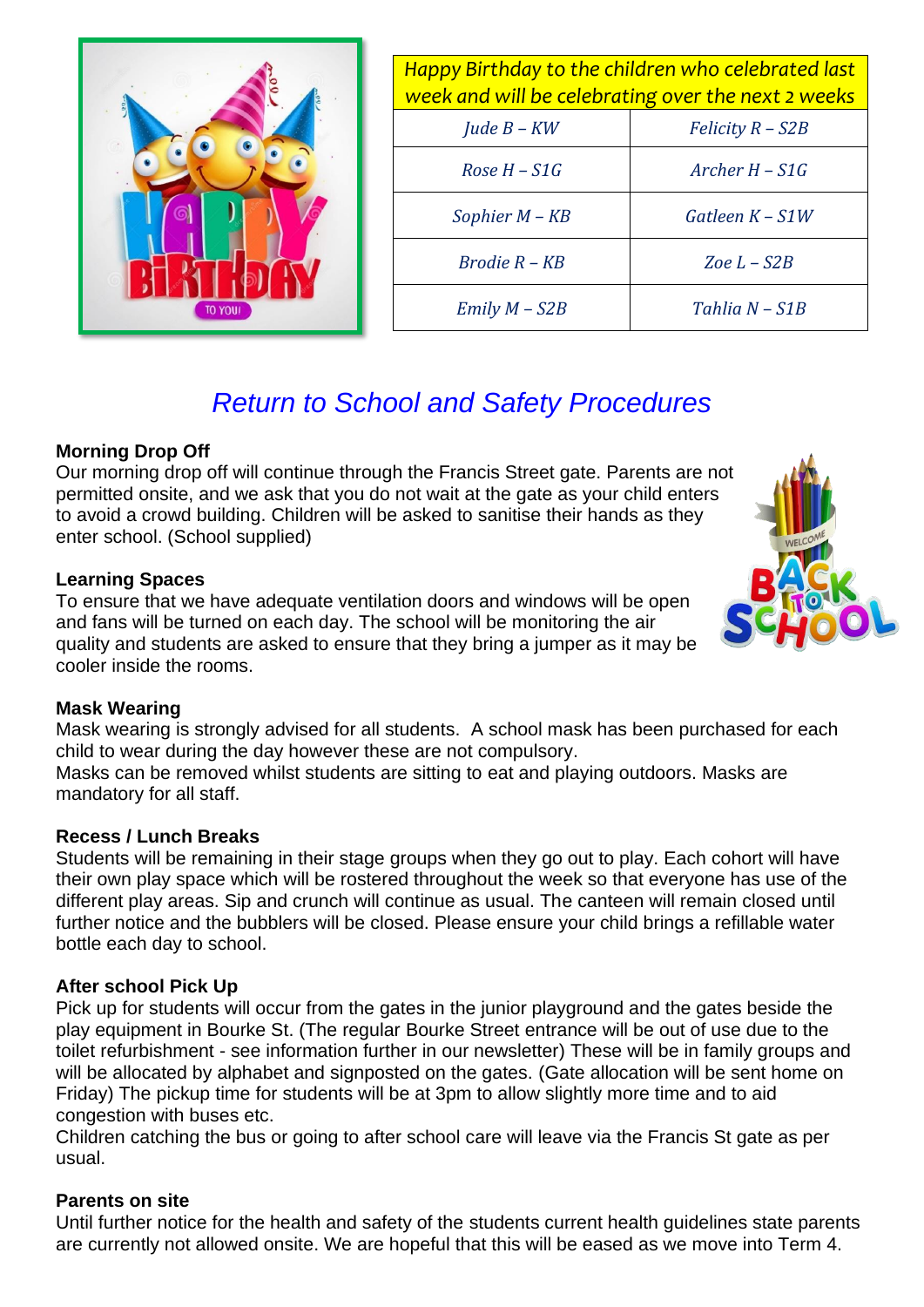### School Leavers

We are planning for the 2022 school year and to help us with this please let the office know if your family will not be continuing at St Monica's in 2022. A reminder GOODBY to families that a term's notice (10 school weeks) in writing MUST be given to the principal before the removal of a student or a full term's fees will be payable. The notice can be given any time during the term for the next term and where appropriate notice has been received, a pro-rate credit will be calculated. Where a term's notice has not been given to the principal, the term's school fees will be charged for your child/children.

### Kindergarten and Years 1- 6 in 2022

**Have you enrolled your child for 2022?** If not, limited places remain for next year's Kindergarten intake and Years 1-6

Enrolment packs for kindergarten and other grades are available from the school or alternatively the enrolment forms can be downloaded from our website [https://www.stmonicasrichmond.catholic.edu.au](https://www.stmonicasrichmond.catholic.edu.au/)



If you have not yet submitted your enrolment form and accompanying documents could you please contact the school office as soon as possible.

### Brynorms Uniform Shop

We are delighted to write and inform you that with the anticipated changes to the Sydney Metropolitan Area Covid 19 Lockdown and stay at home orders, Brymorm's uniform shop at Richmond will be re-opening. We will be opening in line with the Health Directive requirements for staff and customers.

Our **initial weekday** opening times will be: Monday 18th October 2021 9.30am - 4.45pm

Wednesday 20th October 2021 9.30am - 4.45pm

Monday 25th October 2021 9.30am - 4.45pm

Wednesday 27th October 2021 9.30am - 4.45pm

Please note that we do close for lunch between 1pm and 1.30pm on weekdays.

Our **initial Saturday** opening times will be: Saturday 23rd October 2021 9am - 12.45pm

Saturday 30th October 2021 9am - 12.45pm

We will **resume our normal trading days and times** from: **Monday 1st November 2021**

Monday - Thursday 9.30am - 4.45pm (Closed for Lunch between 1pm and 1.30pm)

Saturday 9am - 12.45pm

Closed on Friday and Sunday

Our new website is online and available for orders to be placed in anticipation of our re-opening.

The website address is: [brynorms.com.au](http://brynorms.com.au/)

The password that customers will require to use the website is: brynorms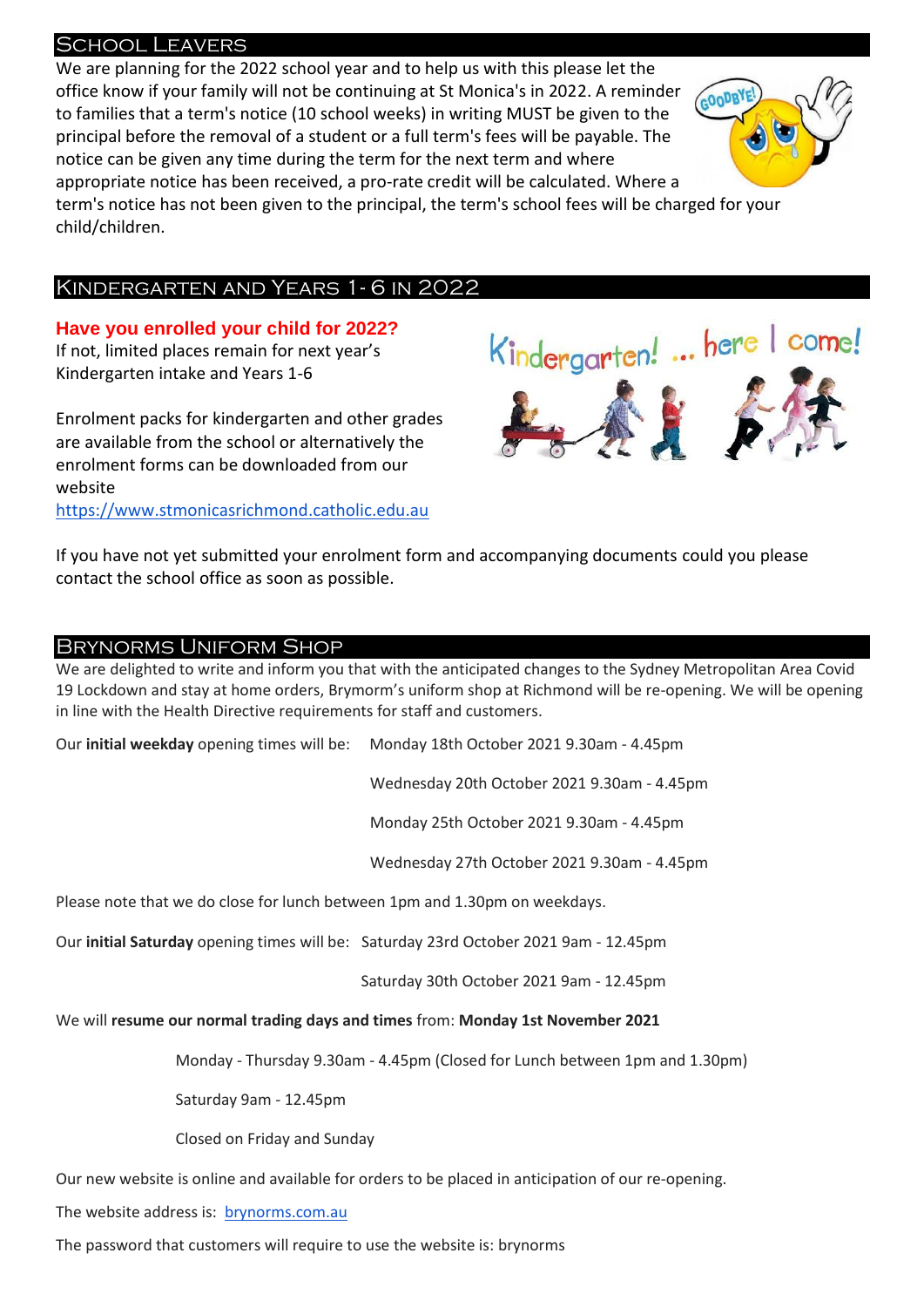

# BE COVIDSAFE

# **COVID-19: Identifying the Symptoms**

| <b>Symptoms</b>                       |                         | <b>COVID-19</b>                          | <b>Cold</b>                         | Flu                                      | Allergies*                                       |
|---------------------------------------|-------------------------|------------------------------------------|-------------------------------------|------------------------------------------|--------------------------------------------------|
|                                       |                         | Symptoms range<br>from mild to<br>severe | <b>Gradual onset</b><br>of symptoms | <b>Abrupt onset</b><br>of symptoms       | May be abrupt or<br>gradual onset of<br>symptoms |
| <b>Fever</b>                          | $\widehat{\phantom{a}}$ | Common                                   | Rare                                | Common                                   | <b>No</b>                                        |
| Cough                                 |                         | Common                                   | Common                              | Common                                   | Common<br>(asthma)                               |
| <b>Sore Throat</b>                    |                         | <b>Sometimes</b>                         | Common                              | <b>Sometimes</b>                         | <b>Sometimes</b><br>(Itchy throat<br>and palate) |
| <b>Shortness</b><br>of Breath         |                         | <b>Sometimes</b>                         | No                                  | <b>No</b>                                | Common<br>(asthma)                               |
| <b>Fatigue</b>                        |                         | <b>Sometimes</b>                         | <b>Sometimes</b>                    | Common                                   | <b>Sometimes</b>                                 |
| Aches &<br><b>Pains</b>               |                         | <b>Sometimes</b>                         | <b>No</b>                           | Common                                   | <b>No</b>                                        |
| <b>Headaches</b>                      |                         | <b>Sometimes</b>                         | Common                              | Common                                   | <b>Sometimes</b>                                 |
| <b>Runny or</b><br><b>Stuffy Nose</b> |                         | <b>Sometimes</b>                         | Common                              | <b>Sometimes</b>                         | Common                                           |
| <b>Diarrhoea</b>                      |                         | Rare                                     | <b>No</b>                           | Sometimes,<br>especially for<br>children | <b>No</b>                                        |
| <b>Sneezing</b>                       |                         | <b>No</b>                                | Common                              | No                                       | Common                                           |

Adapted from material produced by WHO, Centers for Disease Control and Prevention and the American Academy of Allergy, Address in in material produced by which, centers for bisease control and Prevention and the American Academy of A<br>Asthma and Immunology. \*Respiratory allergies include allergic rhinitis (hay fever), and allergic asthma. O

It is very difficult to distinguish between the symptoms of COVID-19, influenza and a cold. If you have any infectious or respiratory symptoms (such as a sore throat, headache, fever, shortness of breath, muscle aches, cough or runny nose) don't go to work. You need to self-isolate and to be assessed by a medical professional. You may need testing for COVID-19. You must not return to work until cleared by a medical professional. You need to ensure that the people you care for are protected and safe. People who have respiratory allergy symptoms such as allergic rhinitis (hay fever) and allergic asthma<br>should stay home and get tested for COVID-19 at the onset of their symptoms and if they experience unexpected, seem different or worse than usual, or do not respond to their usual medication.

For more information about Coronavirus (COVID-19) go to health.gov.au

Visit www.health.gov.au/resources/translated or for translating and interpreting services call 131 450.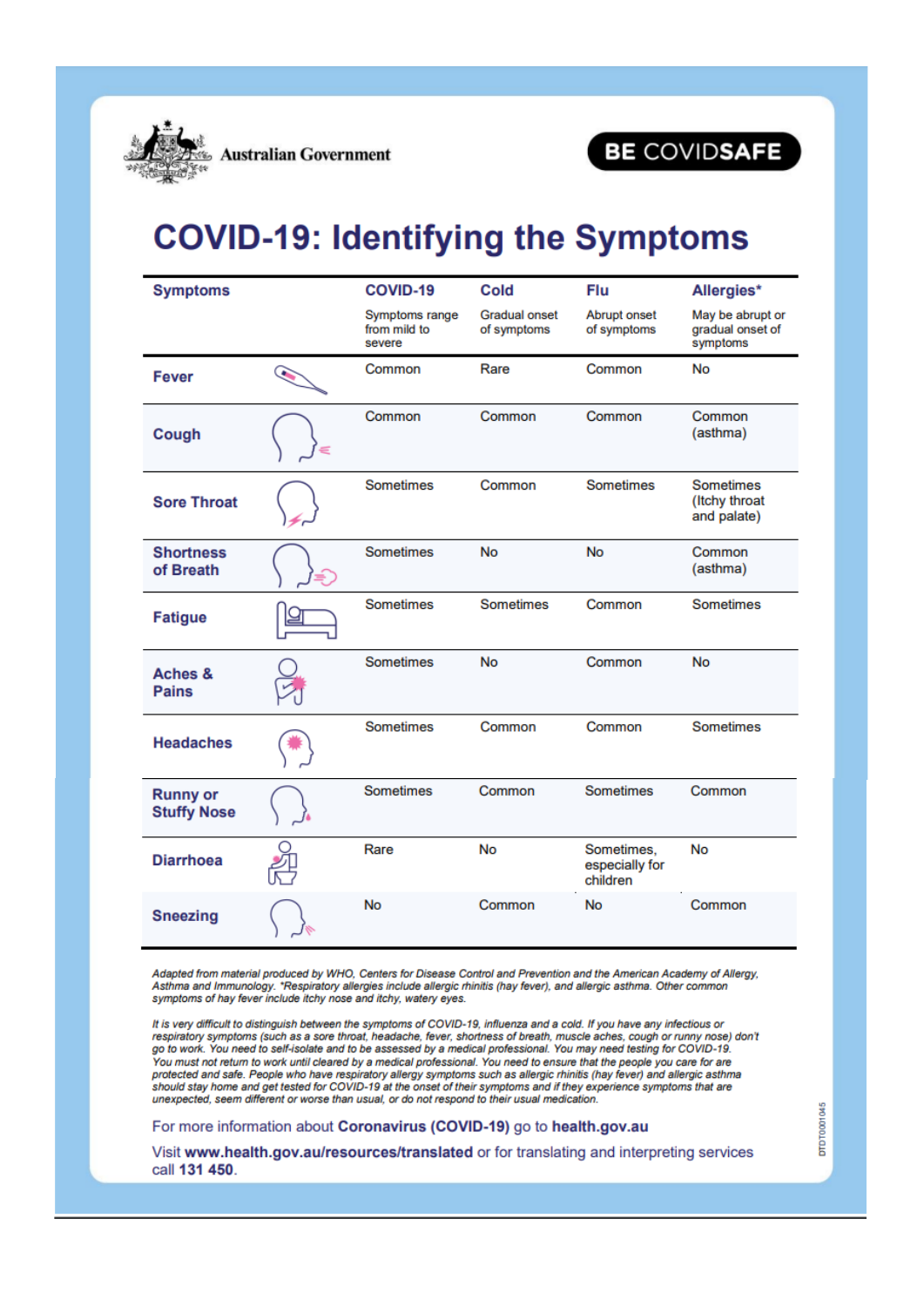Dear parishioners,

Though we can legally open churches from the 11<sup>th</sup> of October, now that NSW has reached 70% vaccination status, the Bishop of Parramatta Diocese has decided not to open churches for public Masses until the 80% target has been reached. This first stage then



means we will resume public Masses for all on the 25th of October.

Stage 1 means we will again be subject to the following restrictions:

- 1 person per 4 square metres; 130 congregants at St Monica's and 28 at St Gregory's.
- Online registrations will be required.
- No congregational singing.
- Masks will still be required to be worn.
- The Sign of Peace will resume by way of bowing or a nod of the head to each other.

Stage 2 begins on the 1st of December, with the following restrictions:

- The 4 square metre rule will reduce to 2 square metres; 250 congregants at St Monica's and 47 at St Gregory's.
- Congregational singing can resume.
- Masks will not be mandatory but are still highly recommended.

Livestreaming will continue for Monday, Wednesday, Friday and Sunday 9:30am Masses, until the 1st of December at which time we will review the situation.

We will continue with the current Lockdown Roster until the 29th of October, after which time the previous Covid Rosters will resume; that will be the weekend of the 30th/31st of October.

Should you be unable to access online registrations for Masses, please contact the Parish Office. We look forward to welcoming you back and celebrating the Eucharist together.

God bless.

Fathers Gayan, Thomas and the Parish Team.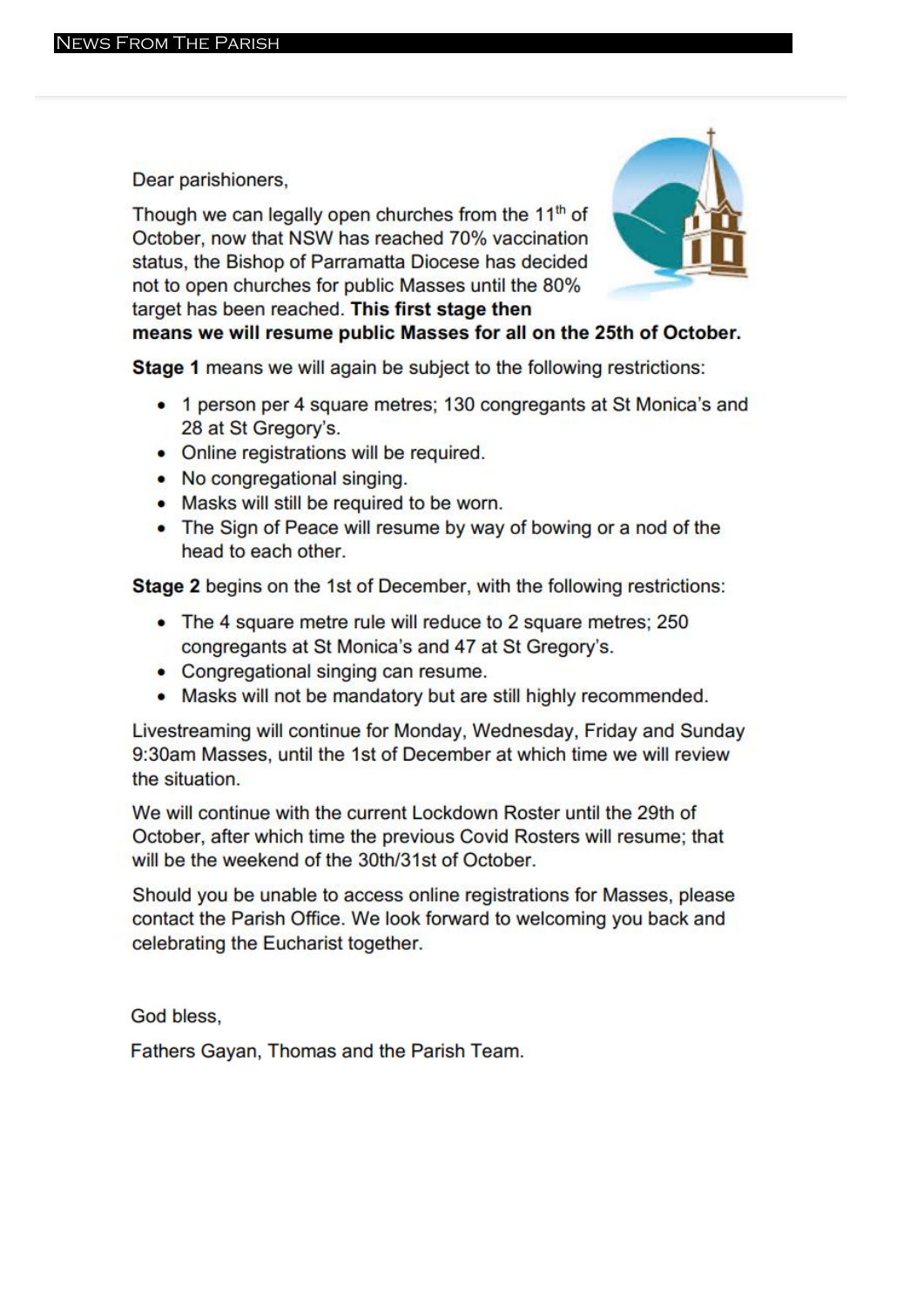### Community News

**The Mayor of Hawkesbury, Councillor Patrick Conolly has announced a new Christmas competition for Hawkesbury Children between the agers 5-16.**

**The competition is to design the front image for his Christmas Card this year.**

**The entry form and template can be found here - [https://bit.ly/3ocJvU0](https://bit.ly/3ocJvU0?fbclid=IwAR07iXK95jULqnfxjQAlk4VFZNL0VTAD_yhrW-rvD8OHJ_ItmTfOGxYVk48)**

**There will be 1st, 2nd and 3rd prize given out with the 1st place winner's design to be printed on the front of the Mayor's official Christmas Card.**

**Entries are open until 25 October.**



competit

Ho, ho ho! Christmas is on its way! Mayor of Hawkesbury, councillor Patrick Conolly invites children aged 5 to 16<br>years to participate in this special Christmas card design competition. We need your help to design the cover of the Mayor's annual Christmas card.

The winning design will be used on the Mayor's annual Christmas cards with special credit given to the artist!

We'd love to see your drawings, sketches and paintings.

All you have to do is fill out the entry form and in the space provided submit your design by scanning your design (high resolution JPEG or PDF) via email events@hawkesbury.nsw.gov.au

Please ensure you use the template provided and remember to complete all your details to be eligible.

Gift cards to be won! Join in on the FUN and you could WIN:



## Hurry, competition close **Monday 25 October**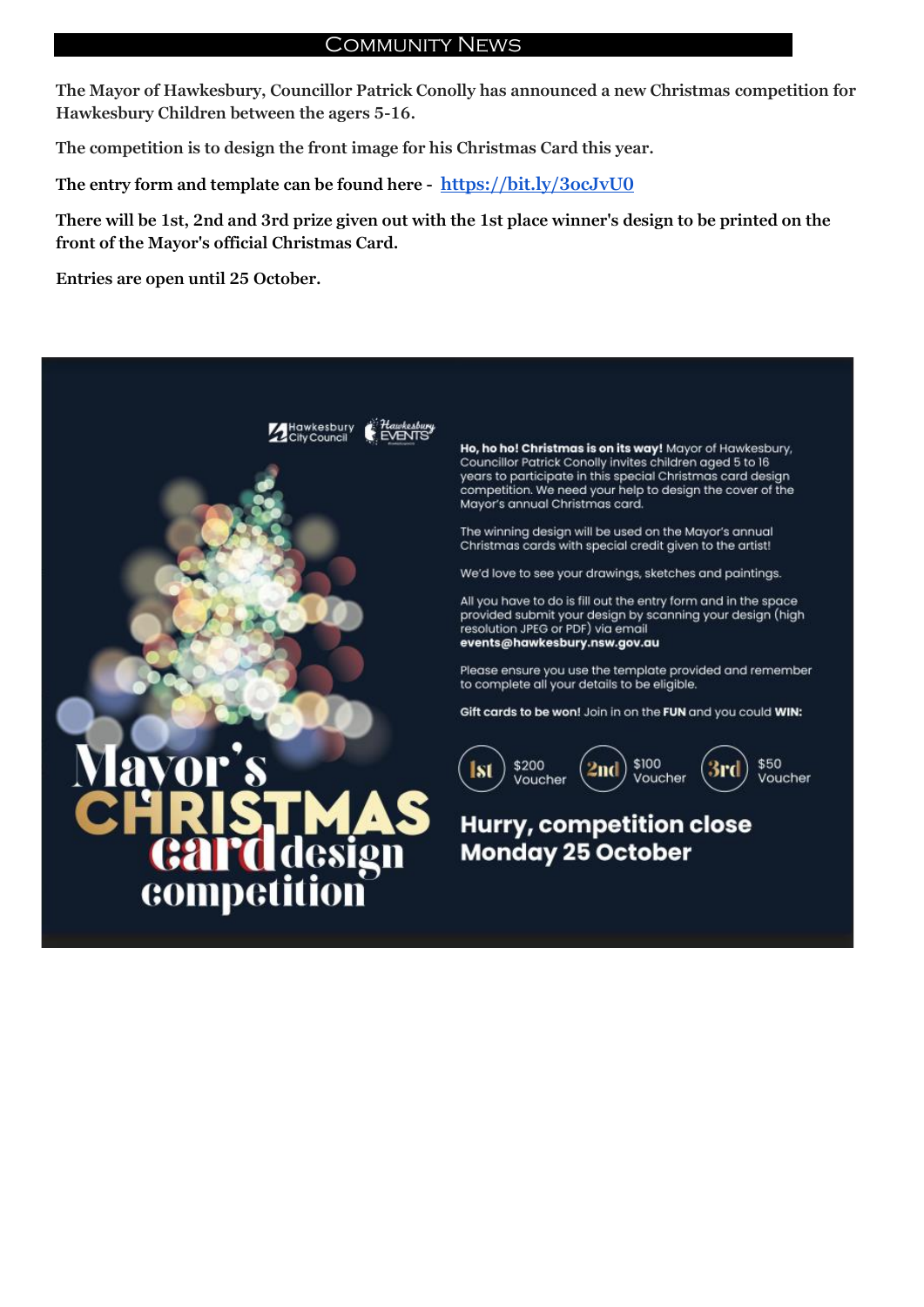



the rectangle. Please design inside

# **ENTRY FORM**

Entrant Name:

Parent/Guardian Name:

Email Address:

Contact Number:

**Age** 

PDF or JPEG of your drawing or design by Monday 25 October. Email your design to events@hawkesbury.nsw.gov.au and include a